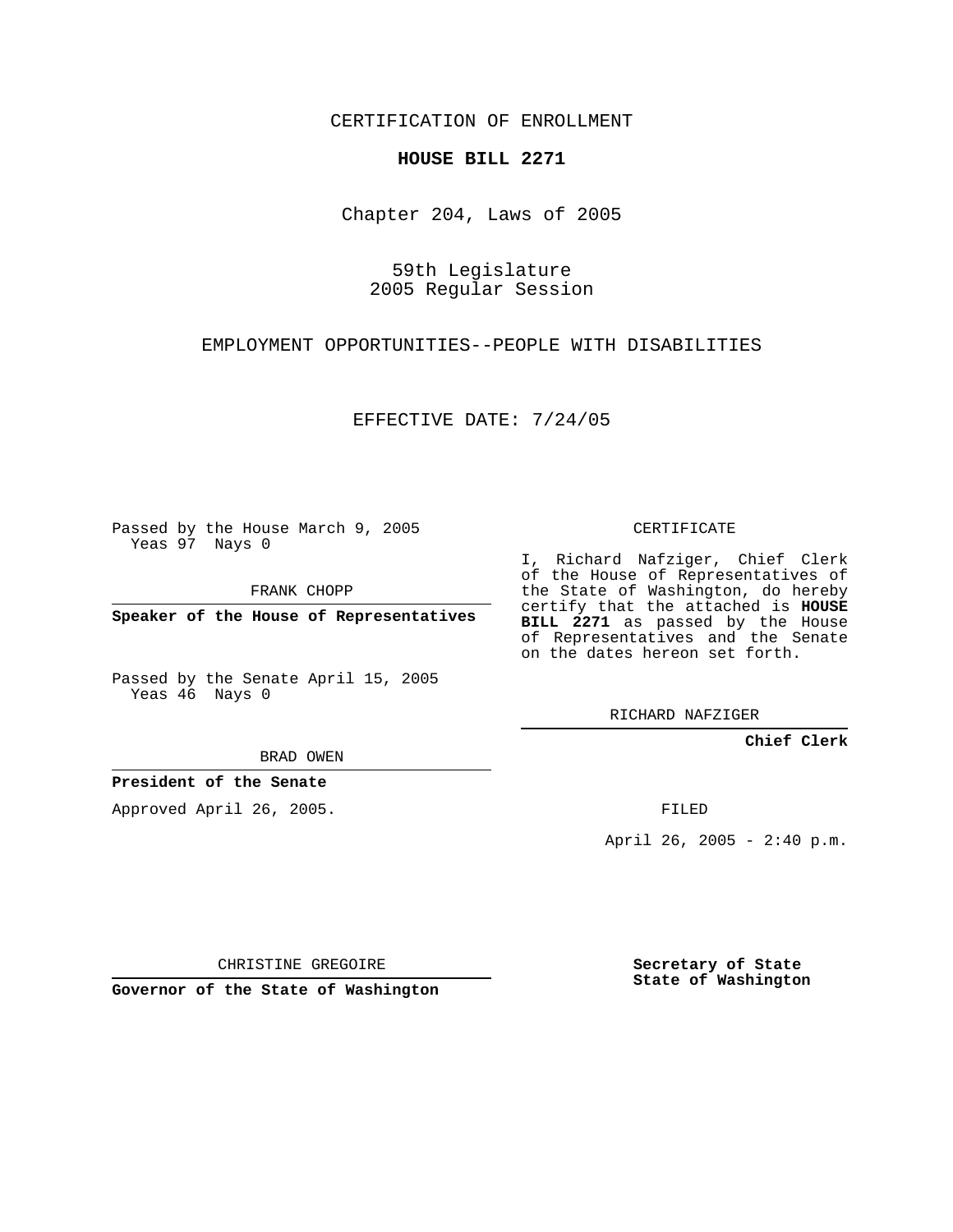## **HOUSE BILL 2271** \_\_\_\_\_\_\_\_\_\_\_\_\_\_\_\_\_\_\_\_\_\_\_\_\_\_\_\_\_\_\_\_\_\_\_\_\_\_\_\_\_\_\_\_\_

\_\_\_\_\_\_\_\_\_\_\_\_\_\_\_\_\_\_\_\_\_\_\_\_\_\_\_\_\_\_\_\_\_\_\_\_\_\_\_\_\_\_\_\_\_

Passed Legislature - 2005 Regular Session

**State of Washington 59th Legislature 2005 Regular Session**

**By** Representatives Miloscia, McDermott, Moeller and Kenney

Read first time 03/02/2005. Referred to Committee on State Government Operations & Accountability.

 AN ACT Relating to employment opportunities for people with disabilities; amending RCW 43.19.520, 43.19.530, 43.19.531, 43.19.533, 43.19.1911, 50.40.065, and 50.40.066; and providing expiration dates.

BE IT ENACTED BY THE LEGISLATURE OF THE STATE OF WASHINGTON:

 **Sec. 1.** RCW 43.19.520 and 2003 c 136 s 1 are each amended to read as follows:

 It is the intent of the legislature to encourage state agencies and departments to purchase products and/or services manufactured or provided by:

 (1) Community rehabilitation programs of the department of social and health services which operate facilities serving disadvantaged persons and persons with disabilities and have achieved or consistently make progress towards the goal of enhancing opportunities for disadvantaged persons and persons with disabilities to maximize their opportunities for employment and career advancement, and increase the 16 number employed and their wages; and

 (2) Until December 31, ((2007)) 2009, businesses owned and operated by persons with disabilities that have achieved or consistently make progress towards the goal of enhancing opportunities for disadvantaged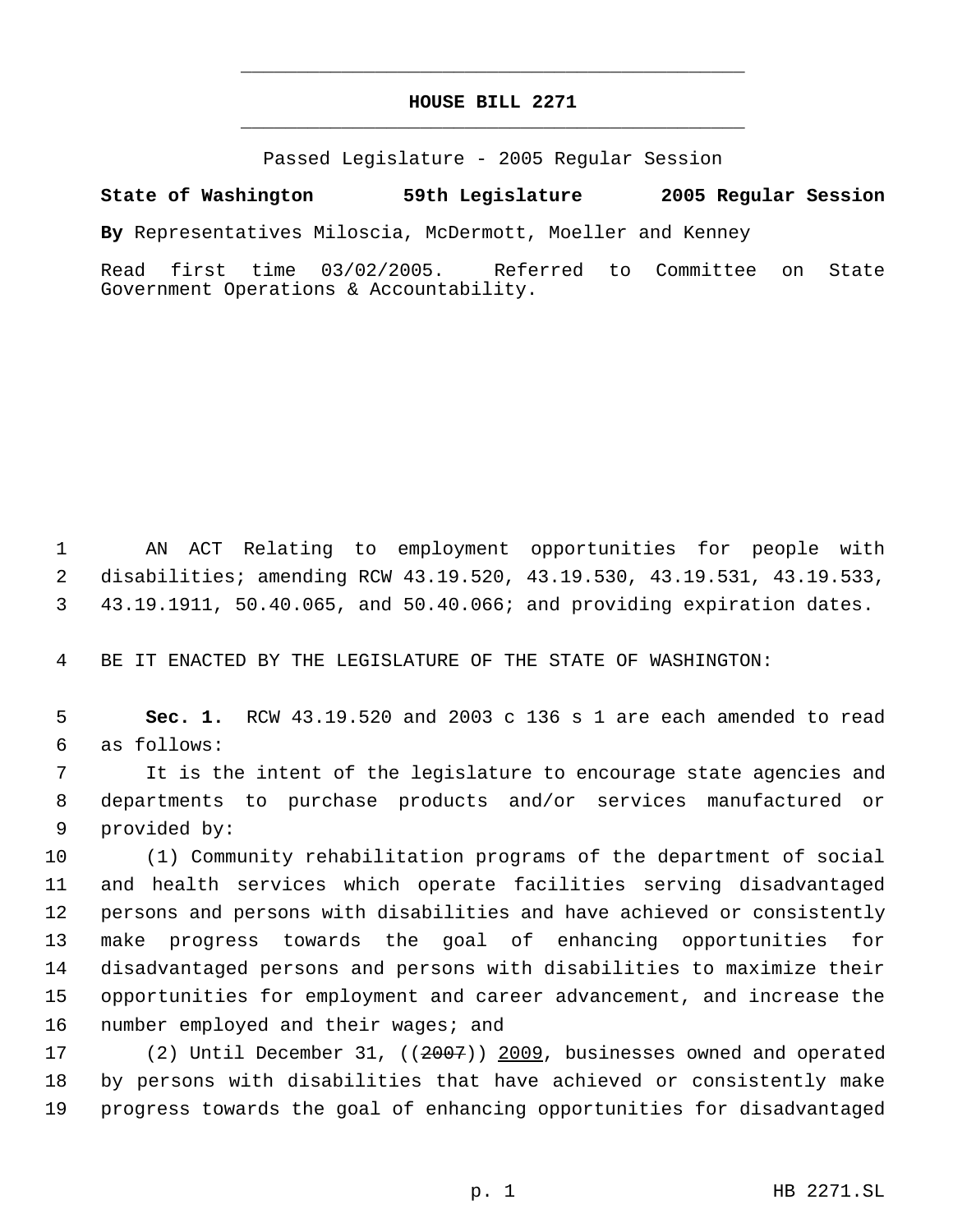persons and persons with disabilities to maximize their opportunities for employment and career advancement, and increase the number employed and their wages.

 **Sec. 2.** RCW 43.19.530 and 2003 c 136 s 3 are each amended to read as follows:

 The state agencies and departments are hereby authorized to purchase products and/or services manufactured or provided by:

 (1) Community rehabilitation programs of the department of social 9 and health services; and

 (2) Until December 31, ((2007)) 2009, businesses owned and operated by persons with disabilities.

 Such purchases shall be at the fair market price of such products and services as determined by the division of purchasing of the department of general administration. To determine the fair market price the division shall use the last comparable bid on the products and/or services or in the alternative the last price paid for the products and/or services. The increased cost of labor, materials, and other documented costs since the last comparable bid or the last price paid are additional cost factors which shall be considered in determining fair market price. Upon the establishment of the fair market price as provided for in this section the division is hereby empowered to negotiate directly for the purchase of products or services with officials in charge of the community rehabilitation programs of the department of social and health services and, until December 31, 2007, businesses owned and operated by persons with disabilities.

 **Sec. 3.** RCW 43.19.531 and 2003 c 136 s 4 are each amended to read as follows:

 (1) The department of general administration shall identify in the department's vendor registry all vendors in good standing, as defined in RCW 43.19.525.

 (2) The department of general administration shall annually, but no less often than once every fifteen months:

 (a) Request that vendors in good standing update their information in the department's vendor registry including but not limited to the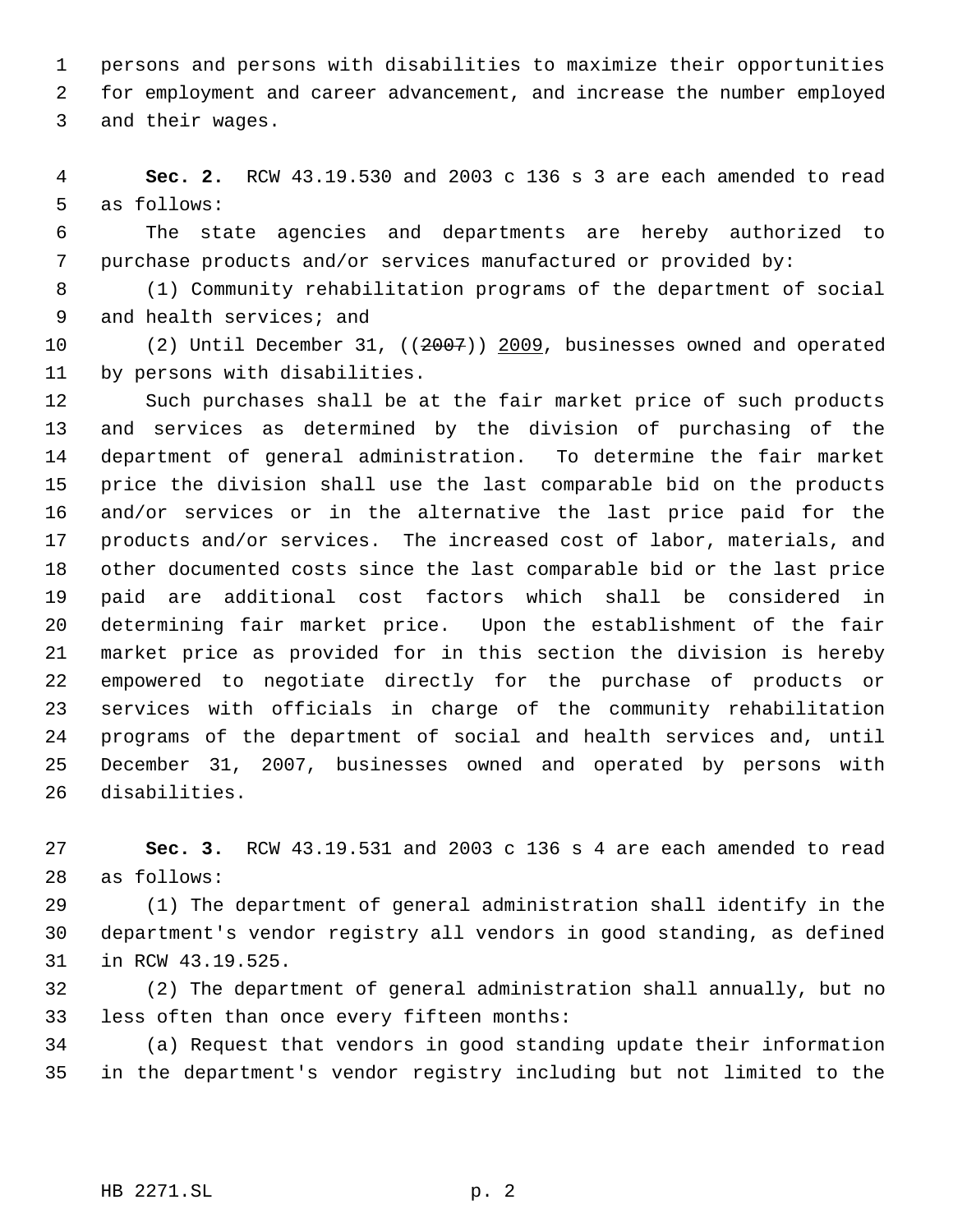Washington state commodity codes for products and services that the vendors propose to offer to state agencies during at least the subsequent fifteen-month period;

 (b) Disseminate the information obtained in response to the request made pursuant to (a) of this subsection to at least one purchasing official in each state agency; and

 (c) Notify each vendor in good standing of all contracts for the purchase of goods and services by state agencies with respect to which the department of general administration anticipates either renewing or requesting bids or proposals within at least twelve months of the date of the notice.

 (3) The department of general administration and the governor's committee on disability issues and employment shall jointly prepare 14 and, on or before December 31, ((2006)) 2008, issue a report to the governor and the legislature. The report shall describe the activities authorized or required by chapter 136, Laws of 2003, and their effect on enhancing opportunities for disadvantaged persons and persons with disabilities to maximize their opportunities for employment and career advancement, and increase the number employed and their wages.

20 (4) This section expires December 31, ((2007)) 2009.

 **Sec. 4.** RCW 43.19.533 and 2003 c 136 s 5 are each amended to read as follows:

 (1) Nothing in chapter 136, Laws of 2003 requires any state agency to take any action that interferes with or impairs an existing contract between any state agency and any other party, including but not limited to any other state agency.

 (2) Until December 31, ((2007)) 2009, except as provided under RCW 43.19.1906(2) for purchases up to three thousand dollars, RCW 43.19.534, and subsection (1) of this section, a state agency shall not purchase any product or service identified in the notice most recently disseminated by the department of general administration, as provided under RCW 43.19.531(2)(b), from other than a vendor in good standing until the state agency has included in the solicitation process at least one vendor in good standing supplying the goods or service needed by the agency, unless no vendor in good standing supplying the goods or service needed by the agency is available.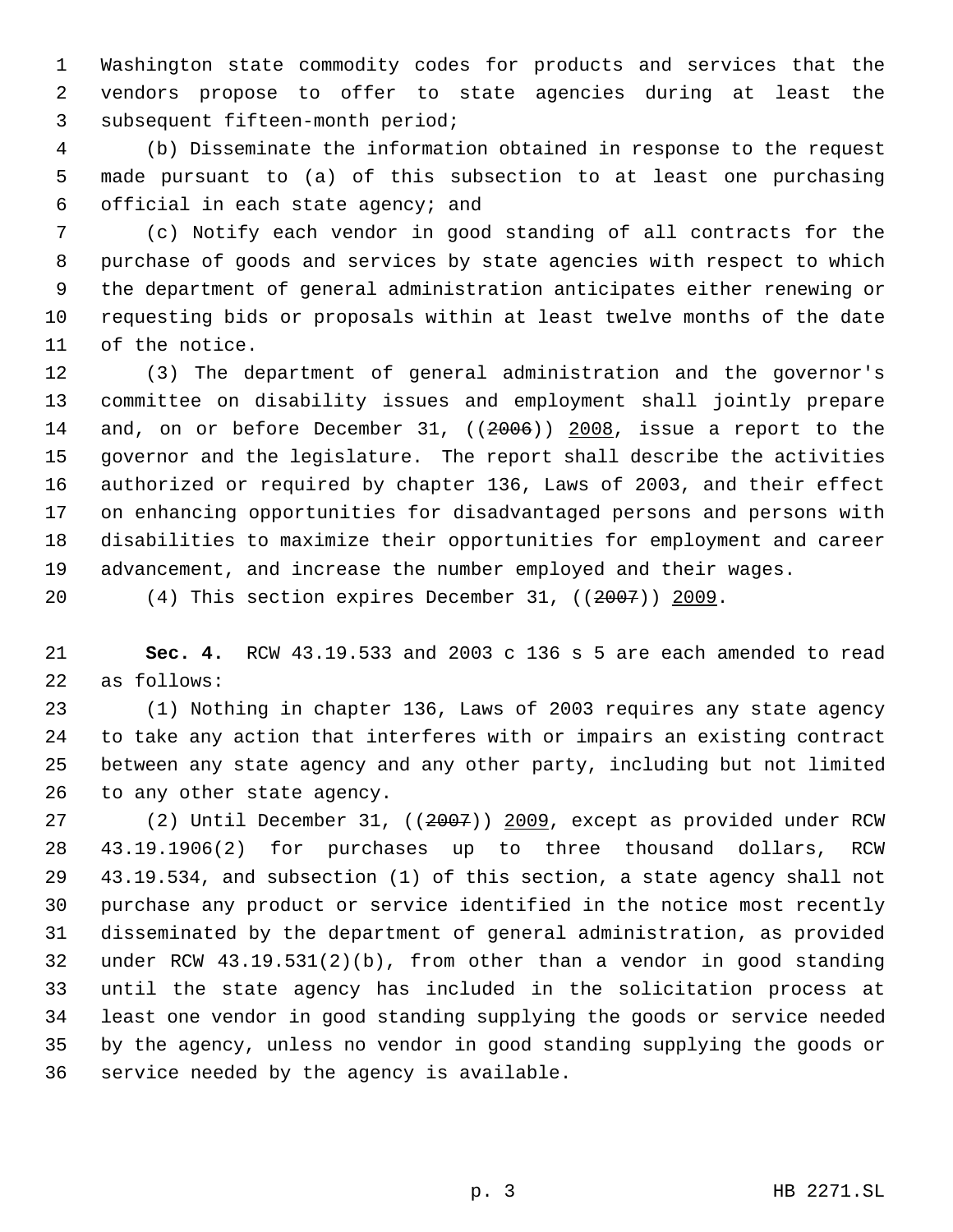**Sec. 5.** RCW 43.19.1911 and 2003 c 136 s 6 are each amended to read as follows:

 (1) Preservation of the integrity of the competitive bid system dictates that after competitive bids have been opened, award must be made to that responsible bidder who submitted the lowest responsive bid pursuant to subsections (7) and (9) of this section, unless there is a compelling reason to reject all bids and cancel the solicitation.

 (2) Every effort shall be made to anticipate changes in a requirement before the date of opening and to provide reasonable notice to all prospective bidders of any resulting modification or cancellation. If, in the opinion of the purchasing agency, division, or department head, it is not possible to provide reasonable notice, the published date for receipt of bids may be postponed and all known bidders notified. This will permit bidders to change their bids and prevent unnecessary exposure of bid prices. In addition, every effort shall be made to include realistic, achievable requirements in a solicitation.

 (3) After the opening of bids, a solicitation may not be canceled and resolicited solely because of an increase in requirements for the items being acquired. Award may be made on the initial solicitation and an increase in requirements may be treated as a new acquisition.

 (4) A solicitation may be canceled and all bids rejected before award but after bid opening only when, consistent with subsection (1) of this section, the purchasing agency, division, or department head determines in writing that:

 (a) Unavailable, inadequate, ambiguous specifications, terms, conditions, or requirements were cited in the solicitation;

 (b) Specifications, terms, conditions, or requirements have been revised;

 (c) The supplies or services being contracted for are no longer required;

 (d) The solicitation did not provide for consideration of all factors of cost to the agency;

 (e) Bids received indicate that the needs of the agency can be satisfied by a less expensive article differing from that for which the bids were invited;

(f) All otherwise acceptable bids received are at unreasonable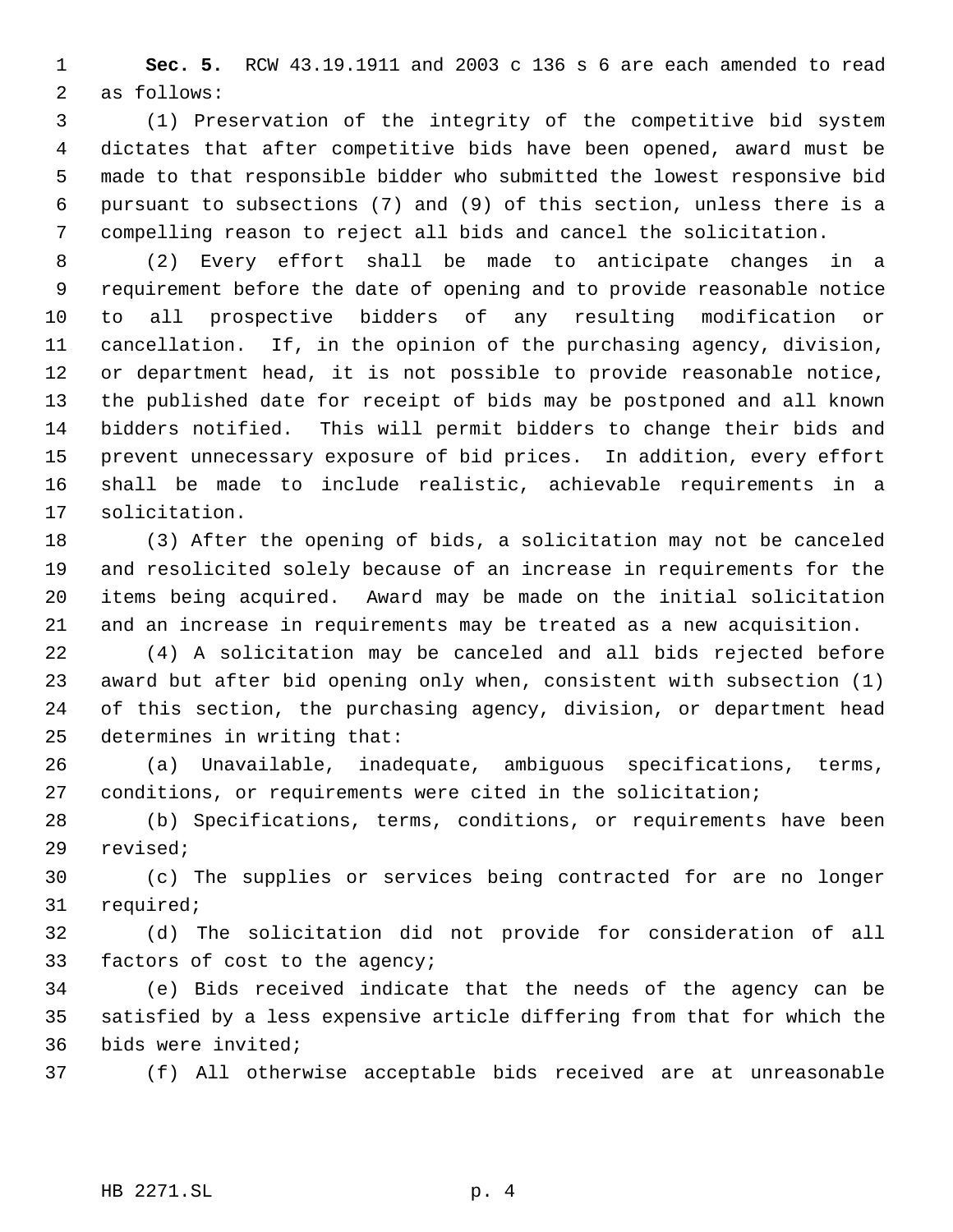prices or only one bid is received and the agency cannot determine the reasonableness of the bid price;

 (g) No responsive bid has been received from a responsible bidder; or

(h) The bid process was not fair or equitable.

 (5) The agency, division, or department head may not delegate his or her authority under this section.

 (6) After the opening of bids, an agency may not reject all bids and enter into direct negotiations to complete the planned acquisition. However, the agency can enter into negotiations exclusively with the lowest responsible bidder in order to determine if the lowest 12 responsible bid may be improved. Until December 31, ((2007)) 2009, for purchases requiring a formal bid process the agency shall also enter into negotiations with and may consider for award the lowest responsible bidder that is a vendor in good standing, as defined in RCW 43.19.525. An agency shall not use this negotiation opportunity to permit a bidder to change a nonresponsive bid into a responsive bid.

 (7) In determining the lowest responsible bidder, the agency shall consider any preferences provided by law to Washington products and vendors and to RCW 43.19.704, and further, may take into consideration the quality of the articles proposed to be supplied, their conformity with specifications, the purposes for which required, and the times of delivery.

 (8) Each bid with the name of the bidder shall be entered of record and each record, with the successful bid indicated, shall, after letting of the contract, be open to public inspection.

 (9) In determining "lowest responsible bidder", in addition to price, the following elements shall be given consideration:

 (a) The ability, capacity, and skill of the bidder to perform the contract or provide the service required;

 (b) The character, integrity, reputation, judgment, experience, and efficiency of the bidder;

 (c) Whether the bidder can perform the contract within the time specified;

(d) The quality of performance of previous contracts or services;

 (e) The previous and existing compliance by the bidder with laws relating to the contract or services;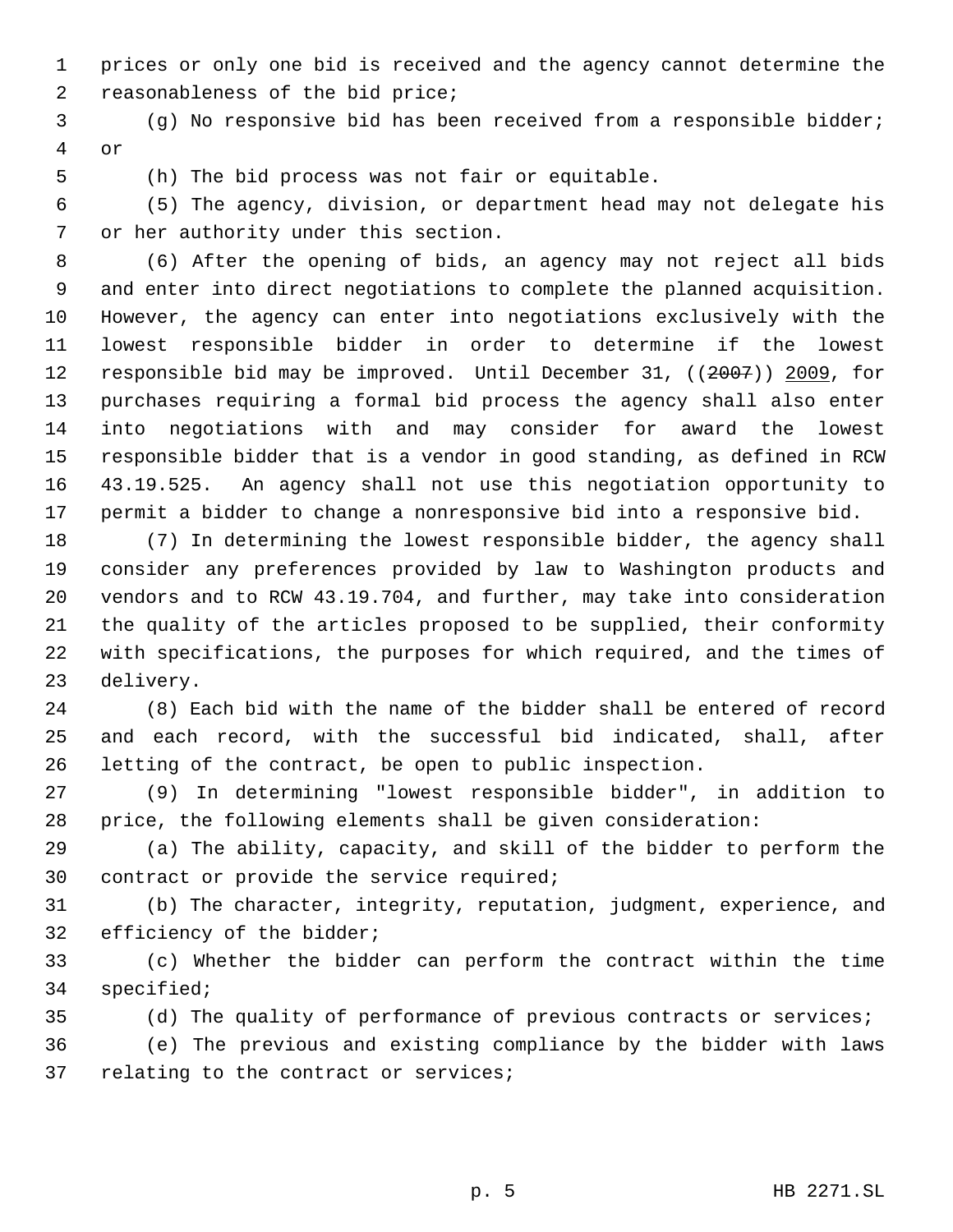(f) Such other information as may be secured having a bearing on the decision to award the contract: PROVIDED, That in considering bids for purchase, manufacture, or lease, and in determining the "lowest responsible bidder," whenever there is reason to believe that applying the "life cycle costing" technique to bid evaluation would result in lowest total cost to the state, first consideration shall be given by state purchasing activities to the bid with the lowest life cycle cost which complies with specifications. "Life cycle cost" means the total cost of an item to the state over its estimated useful life, including costs of selection, acquisition, operation, maintenance, and where applicable, disposal, as far as these costs can reasonably be determined, minus the salvage value at the end of its estimated useful life. The "estimated useful life" of an item means the estimated time from the date of acquisition to the date of replacement or disposal, determined in any reasonable manner. Nothing in this section shall prohibit any state agency, department, board, commission, committee, or other state-level entity from allowing for preferential purchase of products made from recycled materials or products that may be recycled or reused.

 **Sec. 6.** RCW 50.40.065 and 2003 c 136 s 7 are each amended to read as follows:

 (1) No less frequently than once each year, the governor's committee on disability issues and employment shall determine whether entities seeking to qualify as vendors in good standing, pursuant to this section and RCW 43.19.531, have achieved, or continue to work towards, the goal of enhancing opportunities for persons of disabilities to maximize their employment and career advancement, and increase the number employed and their wages.

 (2) In making the determination provided for in subsection (1) of this section, the governor's committee on disability issues and employment shall appoint and, except in the case of malfeasance or misfeasance, shall rely upon the conclusions of an advisory subcommittee consisting of: (a) Three members chosen from among those current or former clients of a community rehabilitation program who have nominated themselves, at least one of whom must be a person with a developmental disability; (b) one member chosen from among those guardians, parents, or other relatives of a current client or employee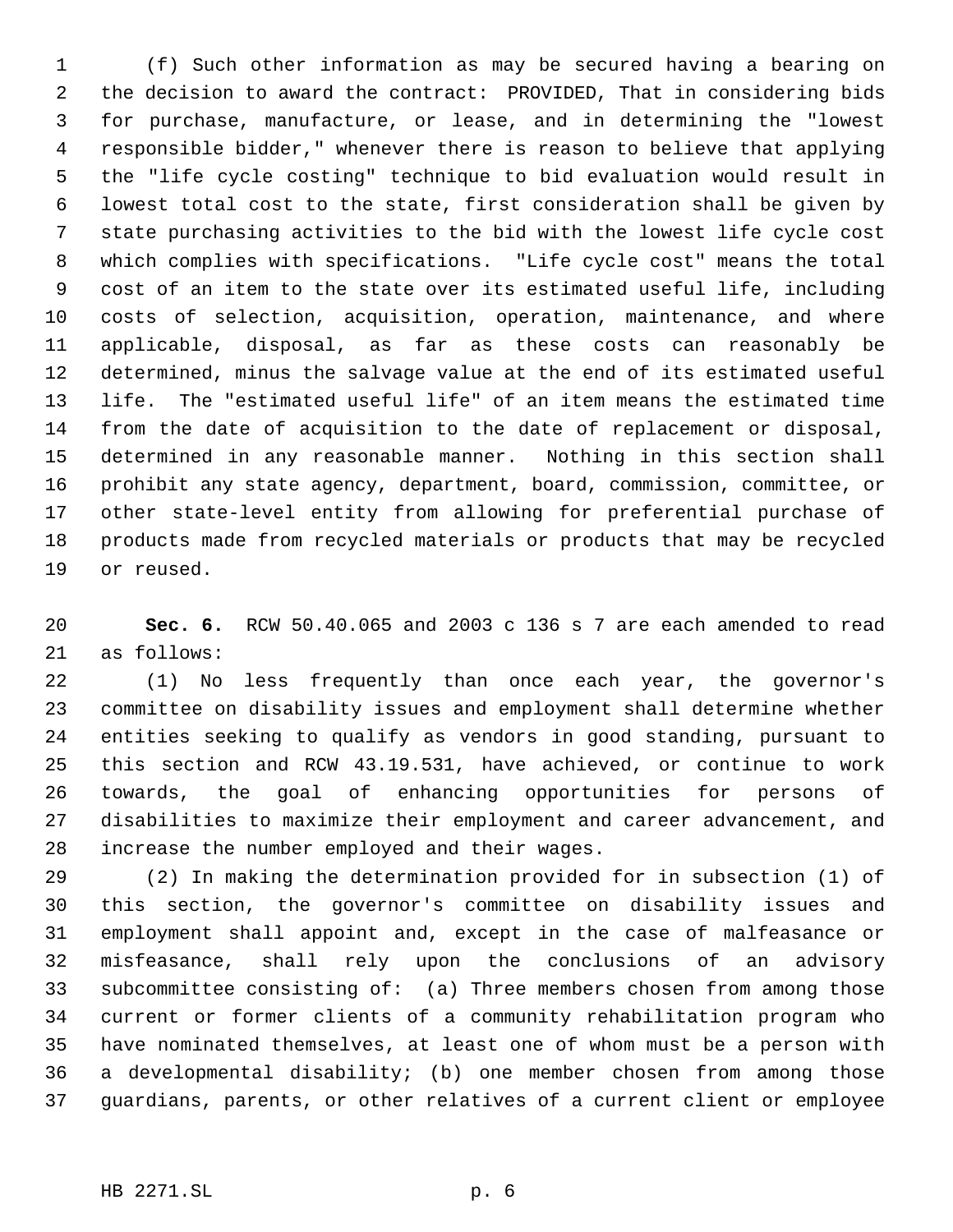1 of a community rehabilitation program who have nominated themselves; (c) one member chosen from among those who have been nominated by a community rehabilitation program; (d) one member chosen from among those owners of a business owned and operated by persons with disabilities who have nominated themselves; (e) one member who is designated by the developmental disabilities council; (f) one member who is a member of and selected by the governor's committee on disability issues and employment; (g) one member who is designated by the secretary of the department of social and health services; and (h) one member who is designated by the director of the department of services for the blind.

 (3) The advisory subcommittee appointed by the governor's committee on disability issues and employment shall conclude that entities seeking to qualify, pursuant to this section and RCW 43.19.531, as vendors in good standing, have achieved, or continue to work towards, the goal of enhancing opportunities for persons of disabilities to maximize their employment and career advancement, and increase the number employed and their wages if, and only if, the entity provides reasonably conclusive evidence that, during the twelve-month period immediately preceding the entity's application, at least one-half of the following measurement categories applicable to the entity have been either achieved, pursuant to rules established under subsection (4) of this section, or have been improved as compared to the entity's condition with respect to that measurement category one year ago:

 (a) The number of people with disabilities in the entity's total work force who are working in integrated settings;

 (b) The percentage of the people with disabilities in the entity's total work force who are working in integrated settings;

 (c) The number of people with disabilities in the entity's total work force who are working in individual supported employment settings;

 (d) The percentage of the people with disabilities in the entity's total work force who are working in individual supported employment settings;

 (e) The number of people with disabilities in the entity's total work force who, during the last twelve months, have transitioned to less restrictive employment settings either within the entity or with 37 other community employers;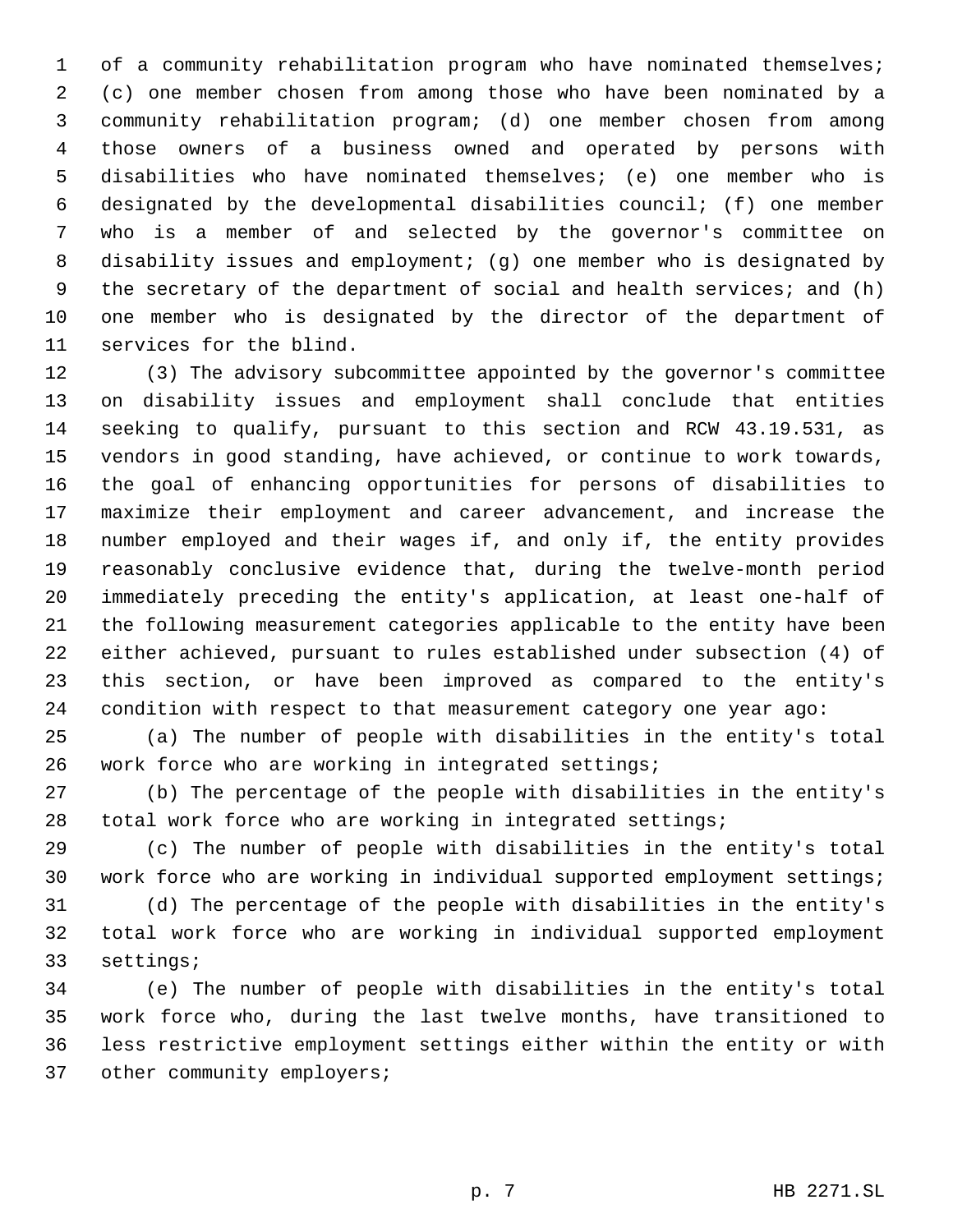(f) The number of people with disabilities in the entity's total work force who are earning at least the state minimum wage;

 (g) The percentage of the people with disabilities in the entity's total work force who are earning at least the state minimum wage;

 (h) The number of people with disabilities serving in supervisory capacities within the entity;

 (i) The percentage of supervisory positions within the entity that 8 are occupied by people with disabilities;

 (j) The number of people with disabilities serving in an ownership capacity or on the governing board of the entity;

 (k) The ratio of the total amount paid by the entity in wages, salaries, and related employment benefits to people with disabilities, as compared to the amount paid by the entity in wages, salaries, and related employment benefits paid by the entity to persons without disabilities during the previous year; and

 (l) The percentage of people with disabilities in the entity's total work force for whom the entity has developed a reasonable, achievable, and written career plan.

 (4) The commissioner shall consult with the advisory subcommittee established in subsection (2) of this section to develop and adopt rules establishing the measurement at which it is deemed that the 22 measurement categories identified in subsection  $(3)(b)$ ,  $(d)$ ,  $(e)$ ,  $(g)$ , (h), (j), (k), and (l) of this section have been achieved.

24 (5) This section expires December 31, ((2007)) 2009.

 **Sec. 7.** RCW 50.40.066 and 2003 c 136 s 8 are each amended to read as follows:

 (1) The commissioner is authorized to adopt rules to implement RCW 50.40.065, including but not limited to authority to establish (a) a nonrefundable application fee of not more than five hundred dollars to be paid by each entity seeking to establish or renew qualification as a vendor in good standing, pursuant to RCW 43.19.531 and 50.40.065; (b) a fee of not more than two percent of the face amount of any contract awarded under chapter 136, Laws of 2003; or (c) both fees identified in (a) and (b) of this subsection.

 (2) The fee or fees established pursuant to subsection (1) of this section must set a level of revenue sufficient to recover costs incurred by the department of general administration in fulfilling the